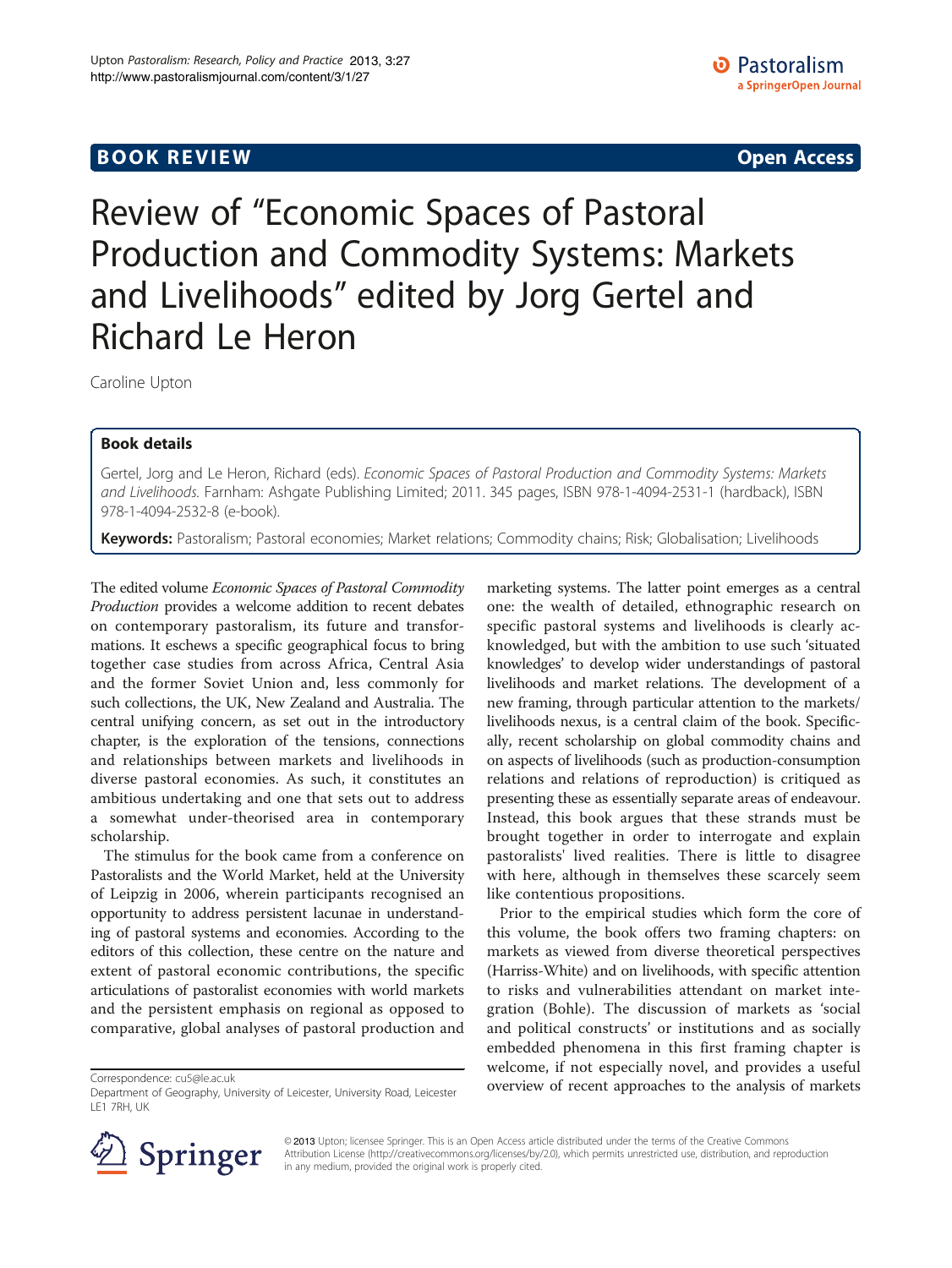from different theoretical traditions. The latter chapter by Bohle proposes an integrated framework for market risk assessment, drawing heavily on the Sustainable Livelihoods Framework and on aspects of vulnerability.

The subsequent sections of the book set out to explore and map market/livelihood intersections through case studies by multiple authors, organised according to three sections, referred to by the editors as the 'principal dynamics' in pastoral production. These are identified as (1) subsistence to market-based pastoral production, in this instance illustrated with reference solely to postcolonial Africa; (2) state-to-market-based production, examined in post-socialist contexts; and (3) the development of integrated markets linked to industrialised commodity systems. In the first section, the emphasis is on the ways in which markets (re)emerge, are sustained and transformed in often challenging contexts in countries across Africa, with varying emphasis on issues of geographical isolation, risk, conflict and globalisation, and on diverse responses between actors. For example, Wiese's work illustrates differentiated engagement with markets by cattle and dromedary herders in Chad, in isolated conditions and in the context of an emergent oil economy. Chapters by Zaal and Mahmoud highlight the ways in which market integration produces functional specialisation or diversification amongst 'traditional' pastoral households (Zaal) and strategies for mitigation of trading risks (Mahmoud) in Kenya. Komey's chapter on Sudan offers a particularly interesting and insightful analysis of market relations as an aspect of wider social relations and their transformations under conditions of conflict and civil war.

In the second section of the book, transitions from state to market relations are illustrated through case studies from Mongolia, Tibet, Western Siberia and the Pamirs. Key emergent themes include the changes in key products and trading partners attendant on the collapse of socialist era collectives and the socially differentiated consequences of these transformations (e.g. Jansen on Mongolia). The identification of new markets and products, for example, for caterpillar fungus in Tibet (Gruschke), and struggles over access to new markets and resources form another part of this story. Stammler's chapter on the transformations of the reindeer antler trade in Siberia is a particularly nice illustration of the ways in which nomadic communities may engage with global trade networks for 'new' commodities on unexpectedly favourable terms and as a way of supporting more traditional subsistence economies. It is notable, however, that these first two of the three empirical sections do have a tendency to reproduce the sort of regional focus critiqued by the editors in the introductory chapter.

The third main section, entitled 'From Commercialised Production to Integrated Markets', focuses on pastoral

production and its transformations in industrialised economies and pastoral systems, namely the UK, Australia and New Zealand, with the exception of the first chapter on livestock markets and droughts in sub-Saharan Africa. The unifying theme is less clear here than that in the other sections, especially given the inclusion of Rass's chapter on Africa, although in themselves, all contributing chapters offer detailed and fascinating insights into evolving market relations under globalisation.

These three sections are illustrative of both the book's main strengths and weaknesses. Some individual studies are notable in providing especially thought-provoking insights into the specific articulations of pastoralist livelihoods and markets, and the making of market relations. Chapters by Komey, Mahmoud, Gruschke, Stammler and Gertel et al. stand out in this regard. However, despite the valuable insights offered by all chapters, the tone, emphasis and quality of the contributions are somewhat uneven, with rather limited attempts to link some of the individual chapters explicitly to the book's main themes and arguments, or to the analytical tools presented in the framing chapters. The empirical sections are also marked by limited cross-referencing between chapters by their authors; thus, the reader is given little guidance in identifying and thinking through connections and emergent themes through these sections. Undoubtedly, and as argued by the editors in the introductory chapter, this collection offers far more than a series of 'case studies put in a row…'; nonetheless, more could be done to highlight and explore unifying themes throughout the main body of the book.

The concluding chapter does, however, go some way to addressing these issues. It offers a challenging and intriguing agenda for new research, shaped by the idea of production of the book as a co-learning and politics of knowledge project, and one which gives rise to new questions about pastoralism. Through reference to contemporary strands of geographic scholarship, from Gibson-Graham's ([2006](#page-2-0)) work on diverse economies to authors such as Bingham and Hinchliffe [\(2008](#page-2-0)) and Whatmore ([2006](#page-2-0)) on human and more-than-human materialities, the authors seek to focus attention on assemblages, embodiment and risk in understanding pastoralism and pastoral economies. It is less clear, however, how this is to be achieved or what such new directions in pastoral scholarship may look like.

Overall, this book is a valuable resource for general students of pastoralism, and especially for academic researchers in this field. The detailed case studies are likely to be of more interest to the former. It remains to be seen whether the latter will take up the challenges posed in the concluding chapter - and exactly how they may chose to do so.